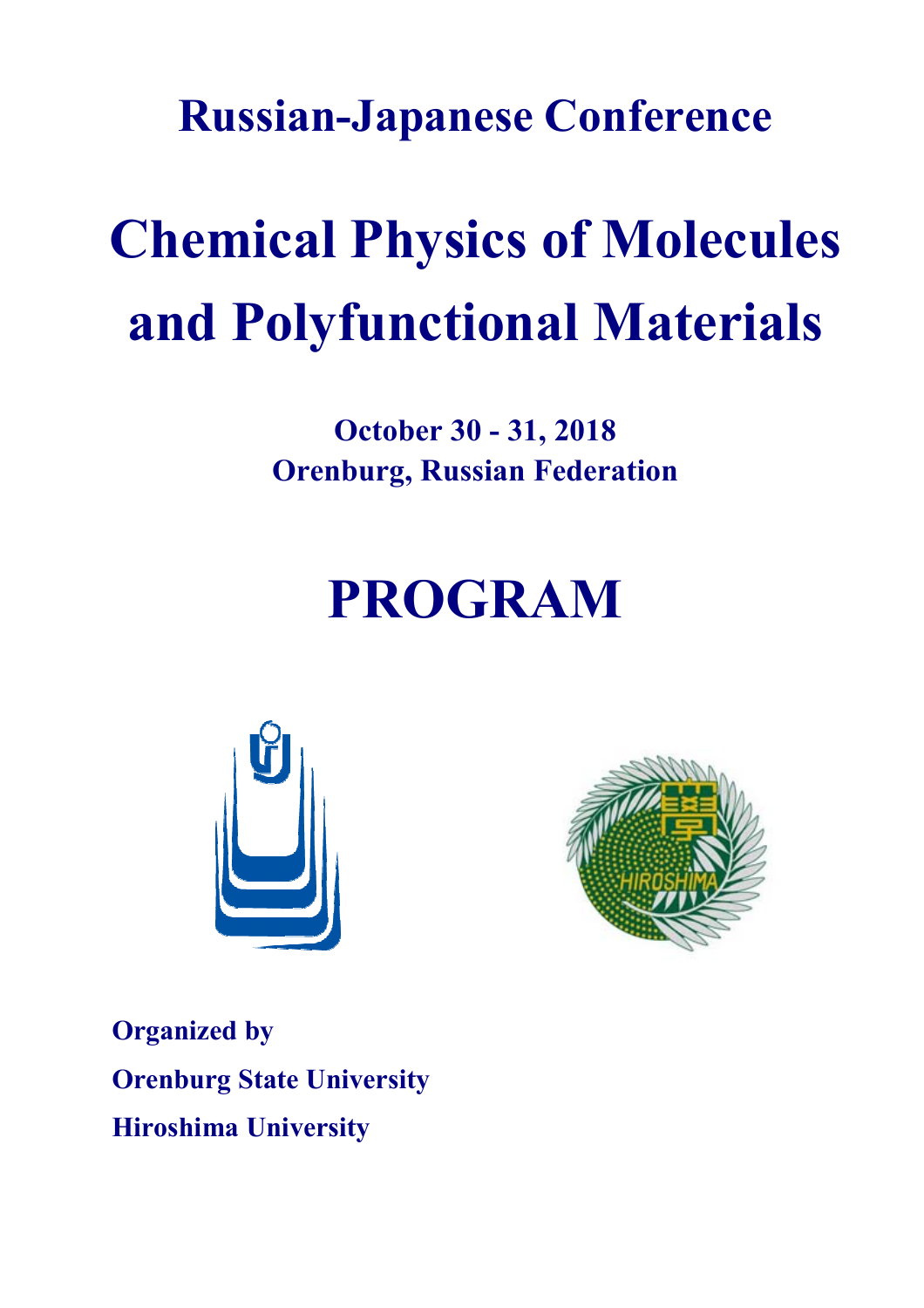## Organizing Committee

**Professor Letuta S.N. (co-chairman), Orenburg SU, Orenburg, Russia;**

**Professor Ebata T. (co-chairman), Hiroshima University,**

**Hiroshima, Japan;**

**Professor Berdinsky V.L., Orenburg SU, Orenburg, Russia;**

**Professor Chmereva T.M., Orenburg SU, Orenburg, Russia;**

**Professor Inoue K., Hiroshima University, Hiroshima, Japan;**

**Professor Kucherenko M.G., Orenburg SU, Orenburg, Russia;**

**Professor Sekiya R., Hiroshima University, Hiroshima, Japan;**

**Professor Suzuki T., Hiroshima University, Hiroshima, Japan;**

**Professor Tanimoto Y., Osaka City University, Osaka, Japan;**

**Ass. professor Chetverikova A.G., Orenburg SU, Orenburg, Russia;**

**Ass. professor Dokashenko L.V., Orenburg SU, Orenburg, Russia;**

**Ass. professor Rusinov A.P., Orenburg SU, Orenburg, Russia.**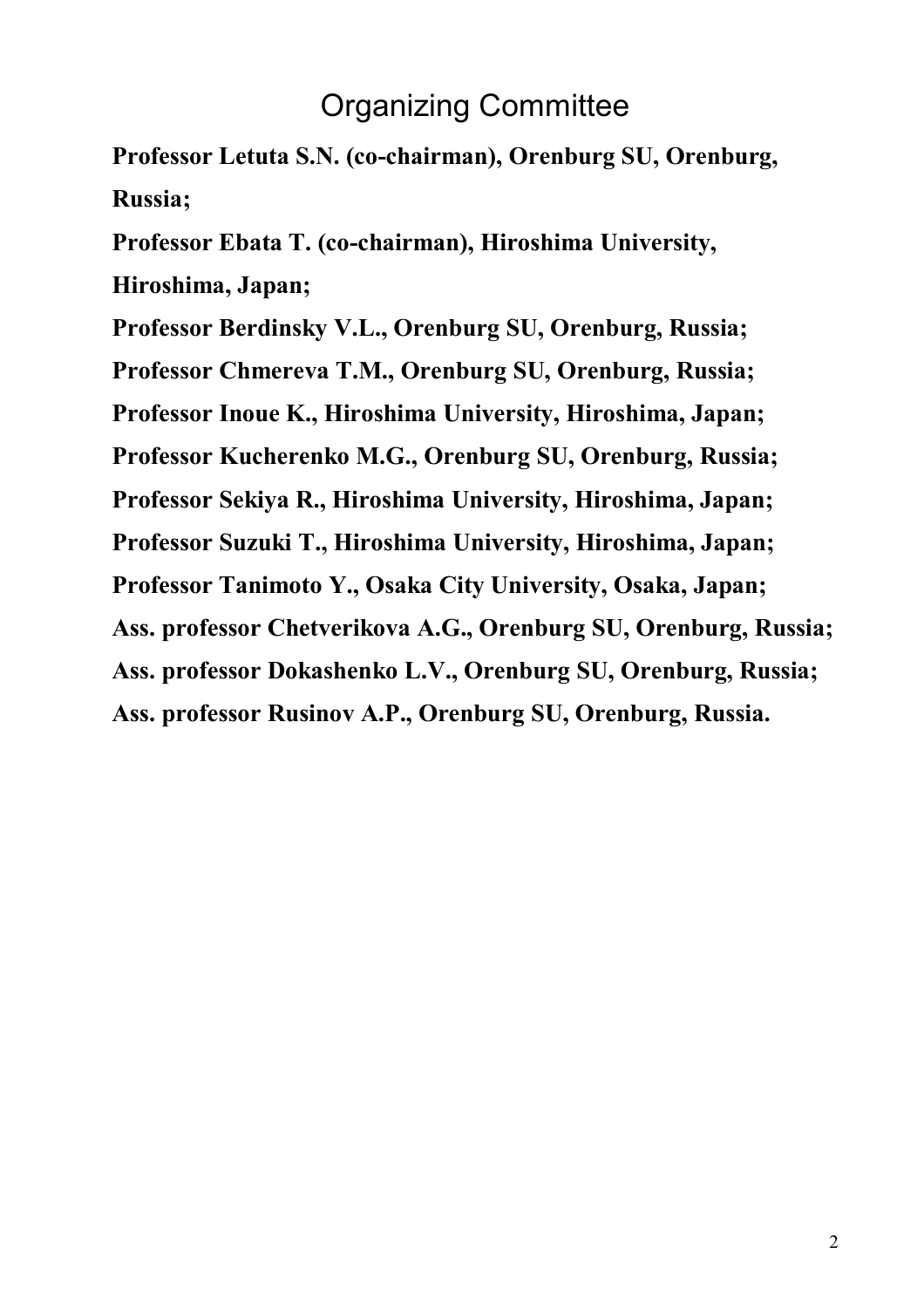## **30 October**

| $10^{00} - 10^{10}$ | Open Ceremony of the Russian-Japanese Conference, 170704.<br>Rector of Orenburg State University<br>Prof. Zhanna A. Ermakova Welcome speech                                                                      |
|---------------------|------------------------------------------------------------------------------------------------------------------------------------------------------------------------------------------------------------------|
| $10^{10} - 13^{00}$ | <b>Plenary session 1</b>                                                                                                                                                                                         |
|                     | Co-chairs: Professors Takayuki Ebata and Sergey Letuta                                                                                                                                                           |
| $10^{10} - 10^{50}$ | Chikako Udagawa, Mai Ueno, Toshinari Hisaki, Mina Maeda, Syou<br>Maki, Shotaro Morimoto, and Yoshifumi Tanimoto<br>MAGNETIC FIELD EFFECT ON THE REDOX REACTION OF<br>LEAD ION AND ZINC METAL IN AQUEOUS SOLUTION |
| $10^{50} - 11^{30}$ | Michael G. Kucherenko<br>SPECTRAL TRANSFORMATIONS OF HYBRID<br>NANOSTRUCTURES WITH EXCITON-PLASMON COUPLING<br><b>IN MAGNETIC FIELD</b>                                                                          |
| $11^{30} - 11^{40}$ | Coffee break                                                                                                                                                                                                     |
| $11^{40} - 12^{20}$ | Takashi Suzuki<br>ULTRASONIC STUDY ON ELECTRONIC PROPERTIES AND<br>MAGNETISM OF CHIRAL COMPOUND DyNisGa9                                                                                                         |
| $12^{20} - 12^{40}$ | Niyaz Kh. Ibrayev and <b>Dmitriy A. Afanasyev</b><br>SPIN EFFECTS OF FORMATION OF CHARGE CARRIERS AT<br>THE INTERFACE BETWEEN SEMICONDUCTOR/DYE                                                                  |
| $12^{40} - 13^{00}$ | <b>Eskender K. Alidzhanov and Dmitriy A. Razdobreev</b><br>DONOR-ACCEPTOR SYSTEMS BASED ON ORGANIC<br>SEMICONDUCTOR DOPED BY SIMPLE AND ENDOHEDRAL<br><b>FULLERENES</b>                                          |
| $13^{00} - 14^{00}$ | Lunch                                                                                                                                                                                                            |
| $14^{00} - 17^{00}$ | <b>Plenary session 2</b><br>Co-chairs: Professors Ryo Sekiya and Michael Kucherenko                                                                                                                              |
| $14^{00} - 14^{40}$ | <u>Takayuki Ebata</u><br>STUDY ON NONRADIATIVE DECAY AND PHOTO-<br>ISOMERIZATION OF CINNAMATE DERIVATIVES IN THE GAS-<br><b>PHASE</b>                                                                            |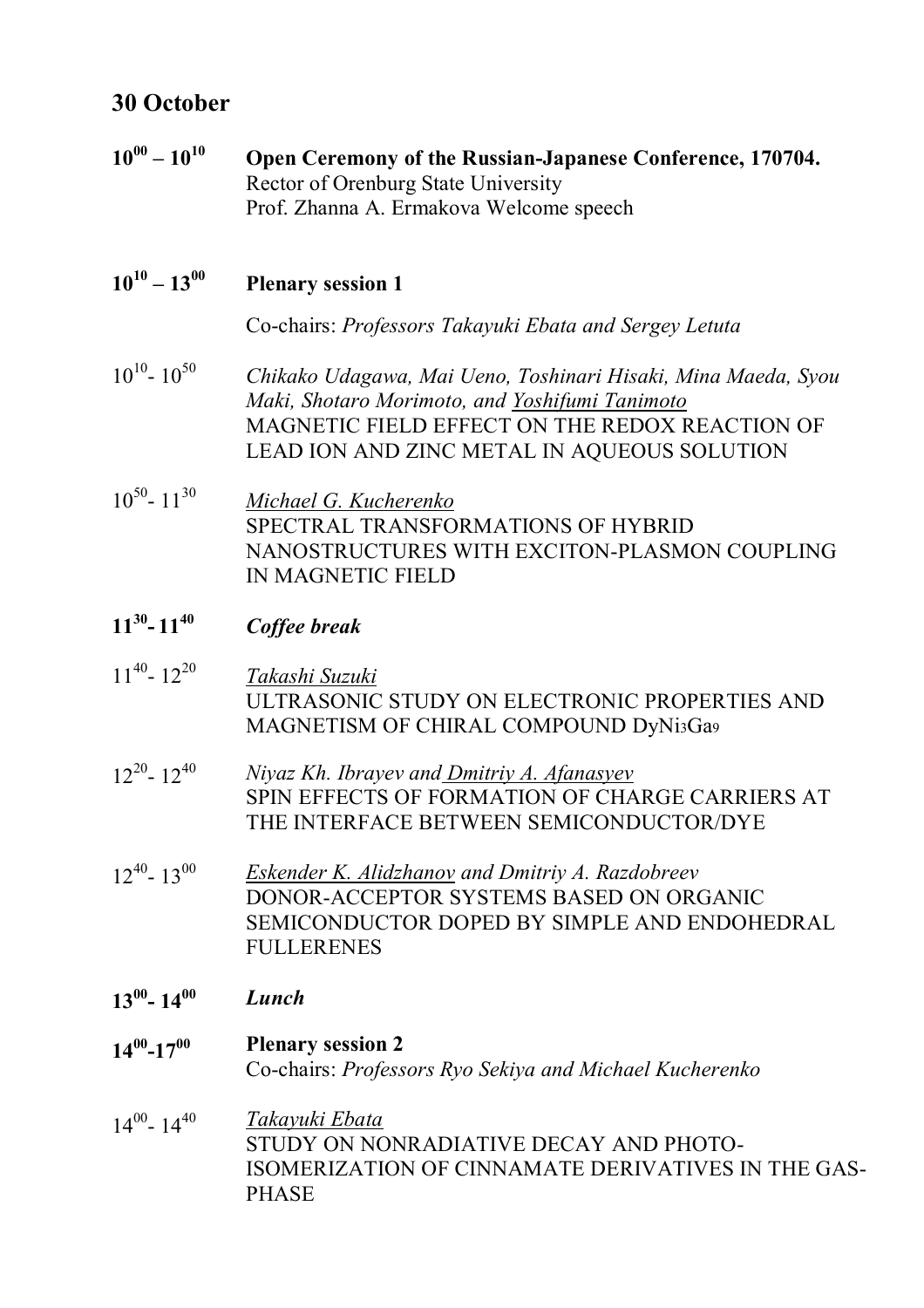| $14^{40} - 15^{00}$ | Azamat T. Ishemgulov, Sergey N. Letuta and Sergey N. Pashkevich |
|---------------------|-----------------------------------------------------------------|
|                     | MONITORING OF OXYGEN CONTENT CHANGES IN TISSUES                 |
|                     | IN VIVO                                                         |

- $15^{00} 15^{40}$ *Ryo Sekiya* CHEMICAL FUNCTIONALIZATION OF NANOGRAPHENES
- $15^{40} 16^{00}$ *Alexander P. Rusinov and Michael G. Kucherenko* INVESTIGATION OF THE OXYGEN MOLECULES BINDING WITH TRAP CENTERS BY TIME-RESOLVED FLUOROMETRY

#### $16^{00} - 16^{10}$ *Coffee break*

Co-chairs: *Professors Takashi Suzuki and Niyaz Ibrayev*

- $16^{10} 16^{40}$ *Vitaliy L. Berdinsky and Uliana G. Letuta* PHYSICAL MECHANISMS OF BIOLOGICAL MAGNETOSENSITIVITY
- $16^{40} 17^{00}$ *Tatiana M. Chmereva and Michael G. Kucherenko* MAGNETIC CIRCULAR DICHROISM SPECTRA OF TWO-PARTICLE MAGNETOPLASMONIC CLUSTERS

## **31 October**

| $10^{00} - 13^{00}$ | <b>Plenary session 3</b>                                                                                                                                                          |
|---------------------|-----------------------------------------------------------------------------------------------------------------------------------------------------------------------------------|
|                     | Co-chairs: Professors Katsuya Inoue and Tatiana Chmereva                                                                                                                          |
| $10^{00} - 10^{40}$ | Katsuya Inoue<br><b>CHIRALITY IN THE UNIVERSE</b>                                                                                                                                 |
| $10^{40} - 11^{00}$ | Yury D. Lantukh and Gennady A. Tikhonov<br>BIOPOLYMER – ORGANIC DYE COMPLEXES IN MOLECULAR<br>PHOTONICS APPLICATIONS                                                              |
| $11^{00} - 11^{20}$ | Petr P. Neyasov, Michael G. Kucherenko and Ildar R. Alimbekov<br>ANNIHILATION DELAYED FLUORESCENCE OF ORGANIC<br>MOLECULES IN NANOREACTORS WITH FERROMAGNETIC<br><b>PARTICLES</b> |
| $11^{20} - 11^{40}$ | Coffee break                                                                                                                                                                      |

 $11^{40} - 12$ <sup>00</sup> *Nikita Yu. Kruchinin and Michael G. Kucherenko*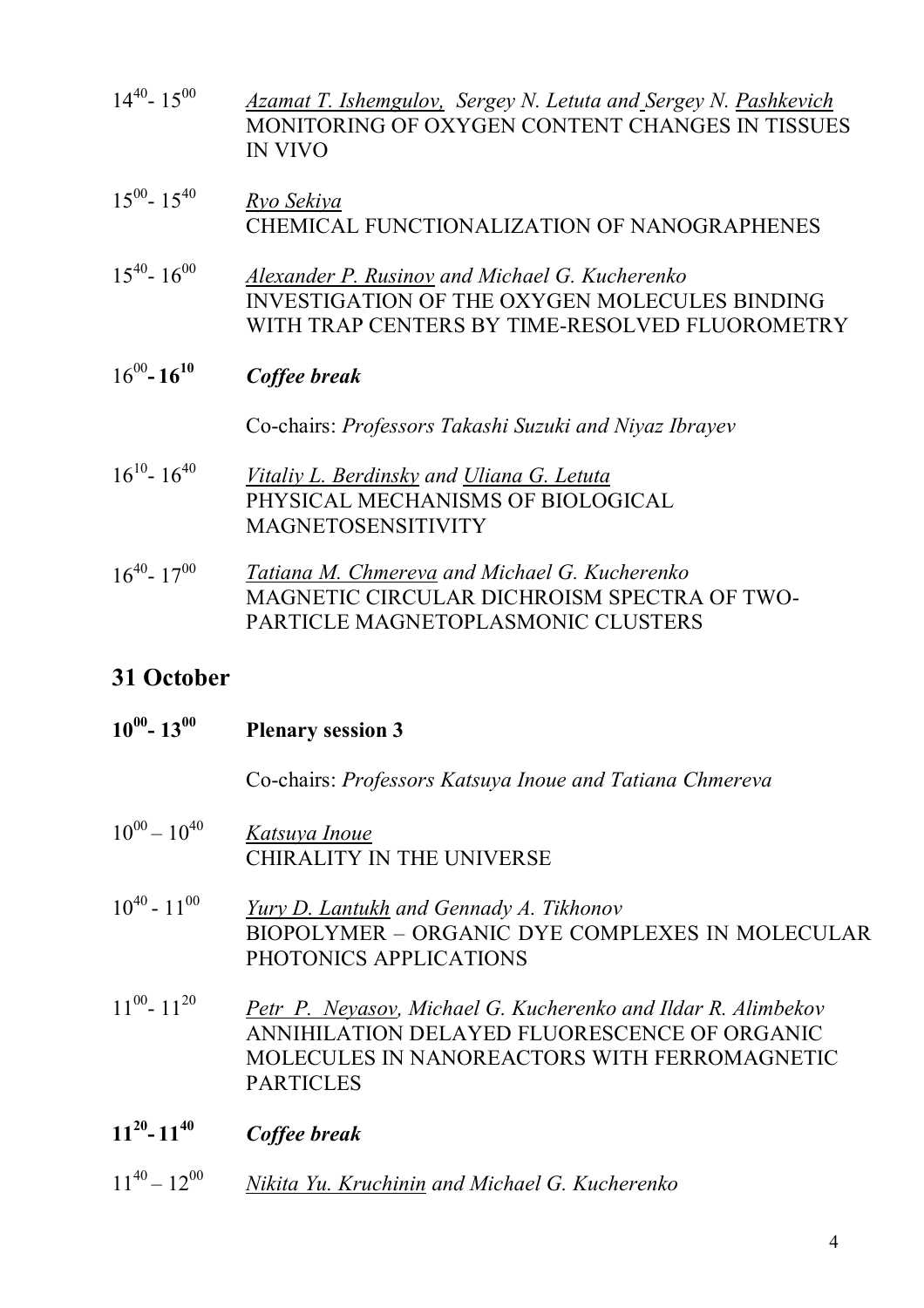MOLECULAR DYNAMICS SIMULATION OF ELECTRICALLY INDUCED CONFORMATIONAL CHANGES OF POLYAMPHOLYTES ON THE SURFACE OF GOLD NANOPARTICLE

- $12^{00} 12^{20}$ *Tatiana Sherstobitova, Sadafumi Nishihara, Katsuya Inoue, Kseniya Maryunina, Galina Romanenko, Svyatoslav Tolstikov* Cu(II) COMPLEXES WITH BROMINE AND METHYL DERIVATIVES OF 3-PYRIDYL-SUBSTITUTED NITROXIDES: MAGNETOSTRUCTURAL CORRELATIONS
- $12^{20} 12^{40}$ *Sergey A. Pen'kov and Michael G. Kucherenko*  FLUORESCENCE DETECTED MAGNETIC RESONANCE SPECTRA OF ANNIHILATED MOLECULAR TRIPLET PAIRS IN SPHERICAL NANOPORES
- $12^{40} 13^{00}$ **Discussion and Invitation to Poster session**
- **13<sup>00</sup> - 14<sup>00</sup>** *Lunch*
- $14^{00} 16^{00}$ **Poster session and discussion**
- $16^{00} 17$ **<sup>00</sup>Round Table and Discussion "New Philosophical Problems of Modern Physics", 2235** Co-chairs: *Professors Yoshifumi Tanimoto and Vitaliy Berdinsky*
- $17^{00} 18$ **<sup>00</sup>Closing Ceremony**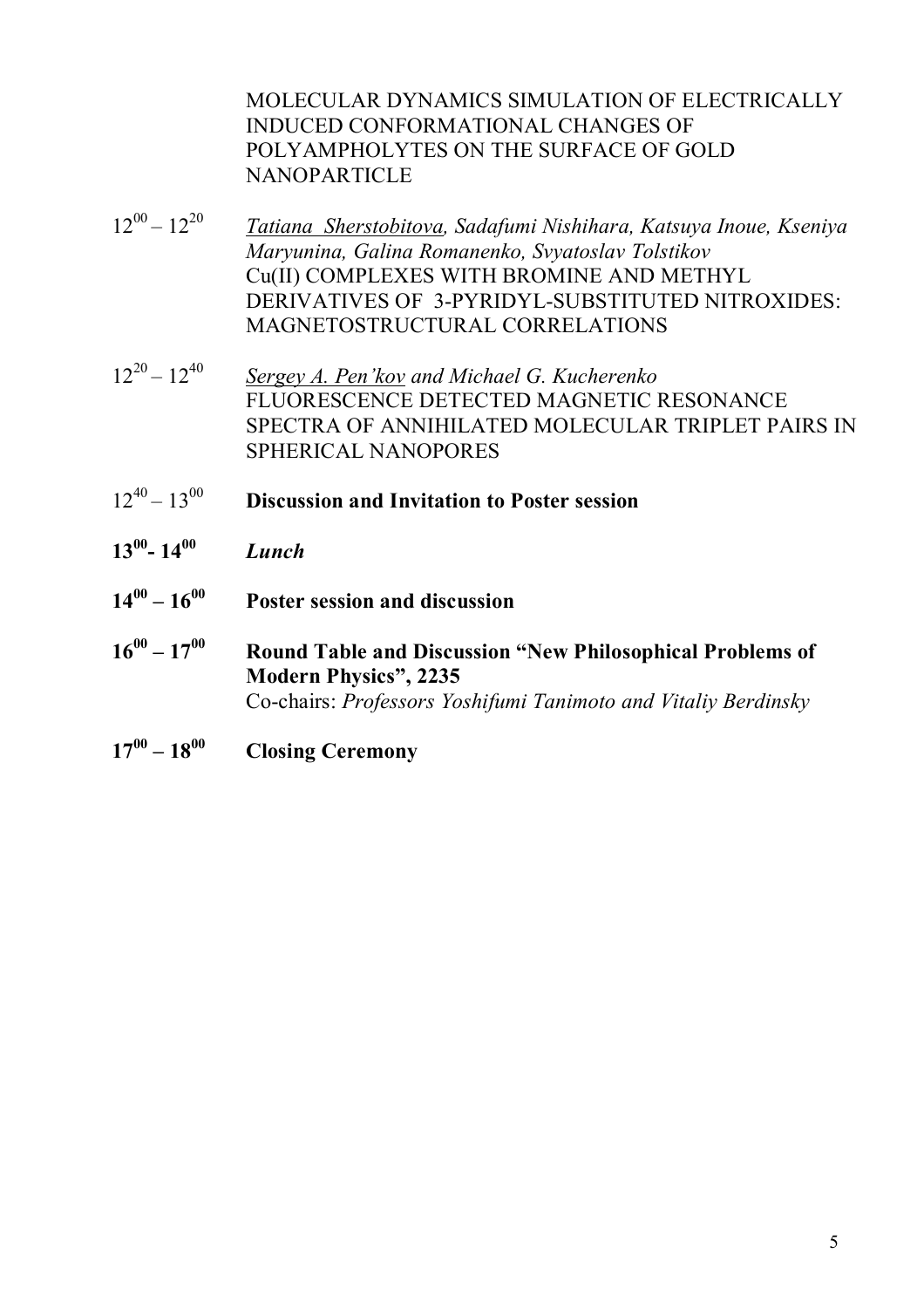### **Posters**

- *1. Tcibulnikova A.V., Myslitskaya N.A., Slezhkin V.A., Bryukhanov V.V., Samusev I.G.* ENHANCEMENT OF PORPHYRIN I MOLECULES FLUORESCENCE IN THE PRESENCE OF Yb<sup>3+</sup> IONS
- *2. Guchenko S.A., Zavatskaya O.N., Yurov V.M., Laurinas V.Ch., Kasymov S.S.* HIGH ENTROPY NANOMATERIALS AND COATINGS
- *3. Oleshko V.S., Guchenko S.A., Yurov V.M.* SURFACE ENERGY OF NANOSTRUCTURAL MATERIALS
- *4. Eremin E,N., Guchenko S.A., Yurov V.M.* MECHANICAL PROPERTIES OF NANOSTRUCTURAL COATINGS
- *5. Krugova E.Y., Melnikov A.G., Tretyachenko E.V., Gorokhovsky A.V., Melnikov G.V.* STUDY OF INTERACTION OF ALIZARIN COMPLEXON WITH NANOPARTICLES OF POLYTITANATE **POTASSIUM**
- *6. Nalbandyan V.M*. ACCOUNTING OF THE DELAY EFFECTS IN THE ABSORPTION OF LIGHT BY CONDUCTIVE NANOPARTICLES AND NANOCLUSTERS
- *7. Letuta U. G.* MAGNETIC EFFECTS ON ELEMENTAL COMPOSITION OF BACTERIAL CELLS *E. COLI*
- *8. Kucherenko M.G., Stepanov V.N., Kruchinin N.Yu.* PLASMON-ACTIVATED MEH-PPV LUMINECENCE IN SOLUTIONS WITH ONE- AND DUBLE-WALL CARBON NANOTUBES
- *9. Ibrayev N. Kh., Аimukhanov А. K.* STIMULATED EMISSION OF 1,3,5,7,8-PENTAMETHYL-2,6-DIETHYLPYRROMETHENE-DIFLUOROBORATE COMPLEX WITH SILVER NANOPARTICLES IN POROUS ALUMINUM
- *10.Kucherenko M.G., Chmereva T.M.* MAGNETIC CIRCULAR DICHROISM SPECTRA OF LAYERED NANOPARTICLES WITH FERRO - AND DIAMAGNETIC COMPONENTS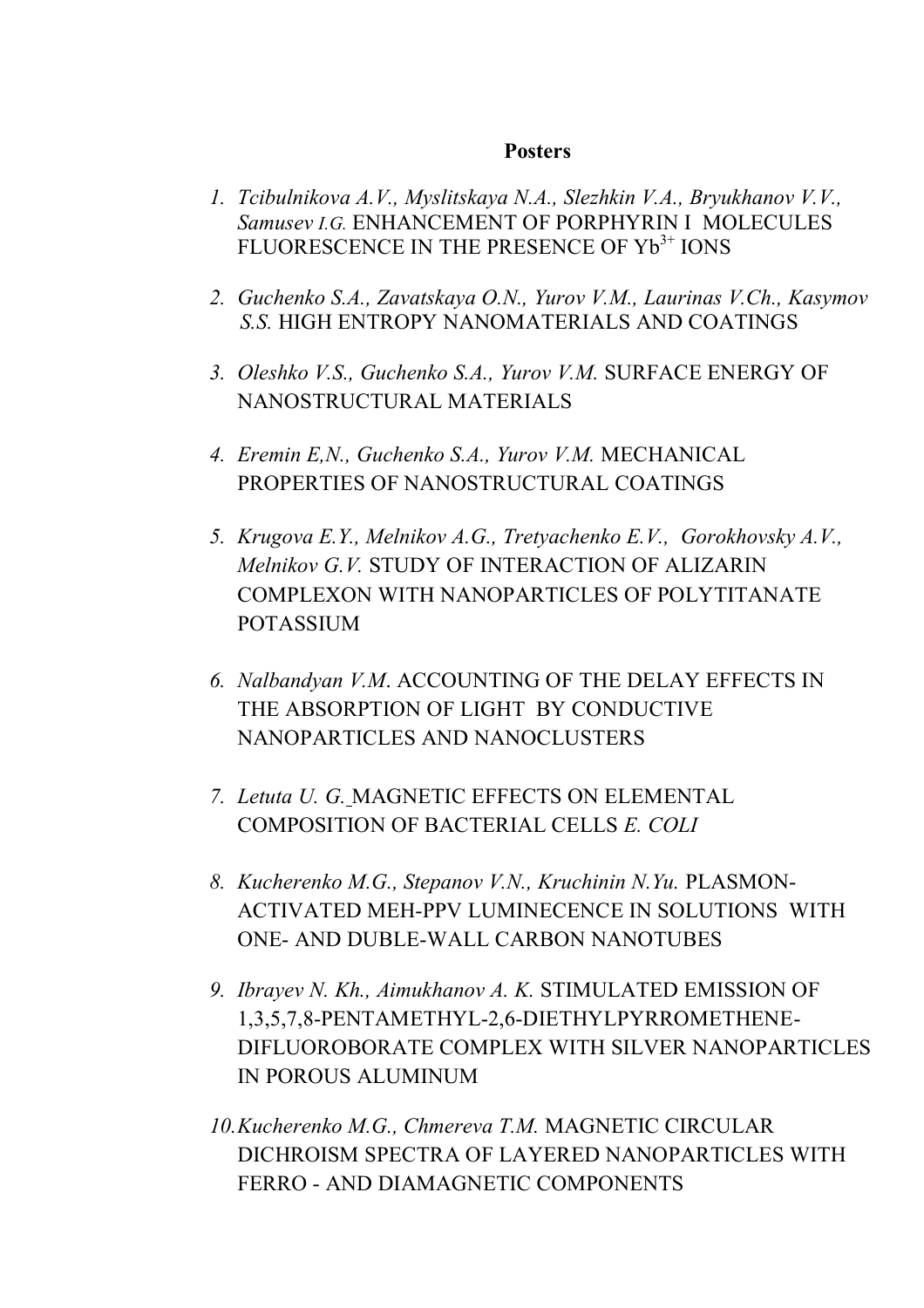- *11. Arifullin M.R., Berdinskiy V.L.* PHASE SHIFTED PULSES FOR QFT OPERATIONS WITH PARAMAGNETIC IONS
- *12. Nikiyan H.N., Davydova O.K.* 4-HEXYLRESORCINOL INCREASES *ESCHERICHIA COLI* SENSITIVITY TO CATIONIC FULLERENE DERIVATIVES
- *13. Zhumabekov A.Zh., Ibrayev N.Kh., Seliverstova E.V.* OBTAINING AND INVESTIGATION OF PROPERTIES OF TiO<sub>2</sub>-GO NANOCOMPOSIT
- *14. Mulloev N.U. 1, Lavrik N.L. 2, Khodiev M.1, Islomov Z.Z* THE STUDY OF THE EFFECT OF THE INTRODUCTION OF SUBSTITUENTS INTO THE 1,2,4-TRIAZOLE MOLECULE BY IR SPECTROSCOPY
- *15. Gunkov V.V.* CALCULATION OF TEMPERATURE FIELDS IN THE SINTERED SILICON CERAMICS
- *16. Koltsova E.G., Zemtsov V.V.* POLYOXOMETALLATES WITH KEGGIN STRUCTURE - THE ANALYTICAL FORMS FOR SEMICONDUCTIVE MATERIALS  $Ga_xIn_{1-x}P$ ,  $Ga_xIn_{1-x}As$ ,  $GaAs_xP_{1-x}$ .
- *17. Seliverstova E., Dzhanabekova R., Ibrayev N., Zhumabekov A.* PREPARATION AND STUDYING OF LANGMUIR FILMS BASED ON N-DOPED GRAPHENE OXIDE
- *18. Ibrayev N.Kh., Ishchenko A.A., Kudinova M.A., Seliverstova E.V., Zhumabay N.D.* EFFECT OF PLASMON RESONANCE OF AG AND AU NANOPARTICLES ON SPECTRAL-LUMINESCENT PROPERTIES OF POLYMETHINE DYES
- *19. Stroganova E.A., Bezryadin S.G.* THE COMPETITION OF THE GE(IV) AND CU(II) IONS SORPTION INTO THE AN-31 **EXCHANGER**
- *20. Chetverikova A.G., Kanygina O.N.* ELECTRON PARAMAGNETIC RESONANCE STUDIES OF IRON OXIDES ASSOTIATED WITH THE SURFACE OF MONTMORILLONITE
- *21. Tikhonova T.A., Letuta U.G., Tkachenko E.A.* MAGNETIC FIELDS